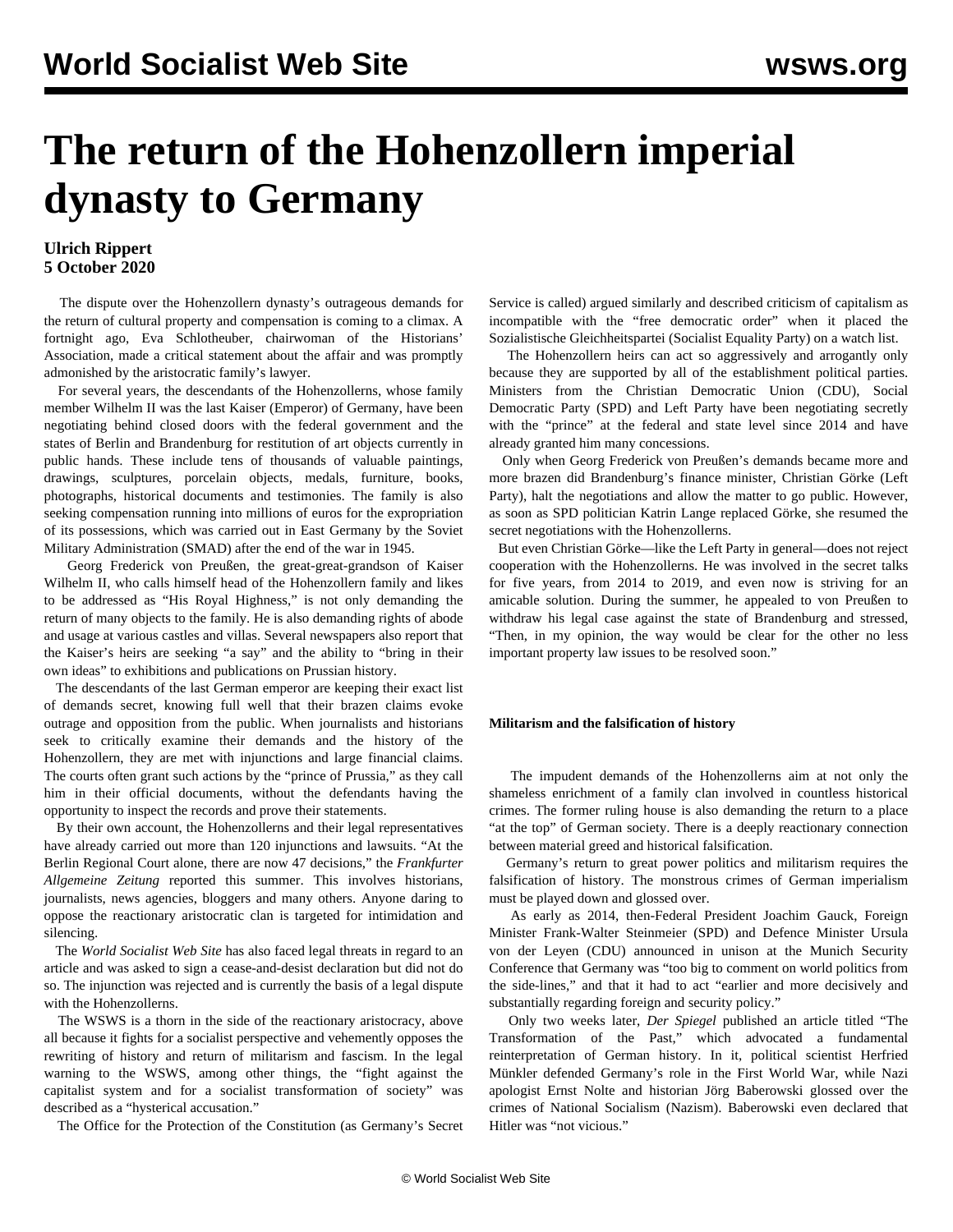When the Socialist Equality Party and its youth organisation, the

International Youth and Students for Social Equality (IYSSE), [criticised](/en/articles/2014/10/18/humb-o18.html) Baberowski for this, they were severely attacked by the Humboldt University administration and the media.

 The arrogant behaviour of the Hohenzollerns should be seen in this context. Thirty years after the capitalist reunification of Germany, the country's past is coming back with a vengeance. The Bundestag (federal parliament) is now home to a fascist party, whose honorary chairman described the crimes of the Nazis as mere "bird shit" in a thousand years of successful German history. Yet the Alternative for Germany (AfD) is courted by all other parties. In the police, army and secret service ever new and more extensive networks of right-wing radicals and neo-fascists are being uncovered, and the responsible politicians and authorities refuse to act against them.

 Given the deep crisis of the capitalist system, which is dramatically worsening because of the coronavirus pandemic, the fragility of the postwar order's democratic façade is increasingly exposed. German capitalism is once again revealing itself as it emerged historically, in all of its aggressiveness, both internally and externally. The federal government is massively increasing military expenditures and continues to restrict civil rights.

 In this situation, in which all of the reactionary forces are piping up again, the Hohenzollerns cannot keep quiet. Their push for restitution and compensation is part of the campaign to rewrite history and relativise the crimes of German imperialism and its monarchs. Despite the clear historical record, the close collaboration between the Hohenzollerns and Hitler's fascism is to be "reassessed," i.e., whitewashed.

#### **Weimar and the federal republic: The state protects the Hohenzollerns**

 The Hohenzollerns' campaign began 30 years ago, immediately after German reunification. In 1991, the then-head of the family, Louis Ferdinand von Preußen, demanded restitution of the Hohenzollern property expropriated by the Soviet Military Administration after World War II.

 He failed, however, because it had been agreed in the negotiations on German reunification that the expropriations carried out by SMAD between 1945 and 1949 would not be reversed. The German government feared that otherwise the Soviet Union would not agree to the capitalist reunification of Germany. But only three years later—the Soviet Union had since been dissolved—the position of the German government changed. The so-called Compensation Act granted affected persons the right to compensation.

 However, the law had two limitations. First, it stipulated that castles and stately homes, including their inventory, would remain "free of charge for public use or research" for 20 years. This period expired in 2014. Since then, the Hohenzollerns have been negotiating for the restitution of their possessions.

 Second, it was laid down by law that no compensation was possible if the expropriated person or the person from whom the rights were derived had given "substantial assistance" to the Nazi system. This "unworthiness clause" is now at the centre of the dispute.

 For years, the negotiations were conducted in secret, behind the backs of the public, because the attempt to cleanse the House of Hohenzollern of its historical crimes would inevitably provoke resistance. For it simply cannot be denied that Kaiser Wilhelm II, the last crowned scion of the house, together with his cousins, Britain's King George V and Russian Tsar Nicholas II, were largely responsible for the First World War, up to

that time the worst catastrophe in the history of mankind.

 "The three monarchs and their relationship with each other played a far greater role in the outbreak of the war than historians had previously believed," the BBC noted in a television documentary last year. The First World War went down in history as the primal catastrophe of the twentieth century, claiming ten million lives and deeply etching itself in the consciousness of the international working class.

 The revolutions of 1917 (Russia) and 1918 (Germany) finally put an end to these terrible events. Fearing he would suffer the same fate as his cousin Nicholas in Russia, Wilhelm fled to Holland and entrenched himself behind his followers. He had to abdicate. But the emperor was never completely dispossessed. Throughout the interwar period, he and his heirs sought to restore the monarchy. They openly supported Hitler as part of this endeavour.

 During Germany's November Revolution of 1918, the Hohenzollern assets were confiscated and administered by the Prussian Ministry of Finance. But as early as 1926, the Reichstag (parliament) passed a law that declared a large part of the former imperial palaces and estates to be the private property of the Hohenzollern family. Among them were 39 palaces—the Cecilienhof and the Marmorpalais in Potsdam, Rheinsberg Palace, Monbijou Palace in Berlin and others—as well as several estates. This transfer of ownership is ultimately the basis for the present title claims of the Hohenzollern family.

 As early as 1923, Crown Prince Wilhelm, the great-grandfather of today's "prince," received permission to return to Germany from Holland. He held court at Cecilienhof Palace, later the venue of the Potsdam Conference.

 The palace quickly became a centre of right-wing conspiracies. As early as 1926, the crown prince received Nazi leaders Hitler, Göring and Röhm there. In early 1932, he received Hitler again and plotted to take power together with him. He was to become Reich president and Hitler, the chancellor.

 That same year, Crown Prince Wilhelm personally intervened with the Reich government to prevent the ban on Hitler's SA (Storm Troopers) and SS (originally formed as a bodyguard), which the government had just initiated. In a letter to Reichswehr (Army) Minister Wilhelm Groener dated 14 April 1932, the prince wrote that he could describe the ban, effected by Reich President Hindenburg, only as "a serious mistake." It was incomprehensible to him that former Army General Groener, in particular, wanted to declare illegal "the wonderful human material united in the SA and SS and enjoying a valuable education there."

 When the aged Reich chancellor, Paul von Hindenburg, handed the baton to Adolf Hitler at the "Day of Potsdam" in March 1933, Wilhelm endorsed the act of state with his presence.

 Wilhelm's brother, August Wilhelm von Preußen, the fourth son of the deposed monarch, was himself a fervent Nazi. He was an Obergruppenführer of the SA and regularly appeared for the NSDAP (Nazi Party) as a speaker at election ceremonies alongside Hitler, whom he adored. He led the party's efforts to win support among the uppermiddle class and aristocratic classes, and in 1932 was the NSDAP's lead candidate in the Prussian state elections.

#### **Right-wing historians defend the Hohenzollern**

 When Eva Schlotheuber, chairwoman of the Historians' Association, recently stated in an interview with *Der Spiegel* that "the source material is depressingly clear," she was undoubtedly right. However, a right-wing group within the association immediately spoke out and insisted in an open letter that Schlotheuber could not make such statements on behalf of